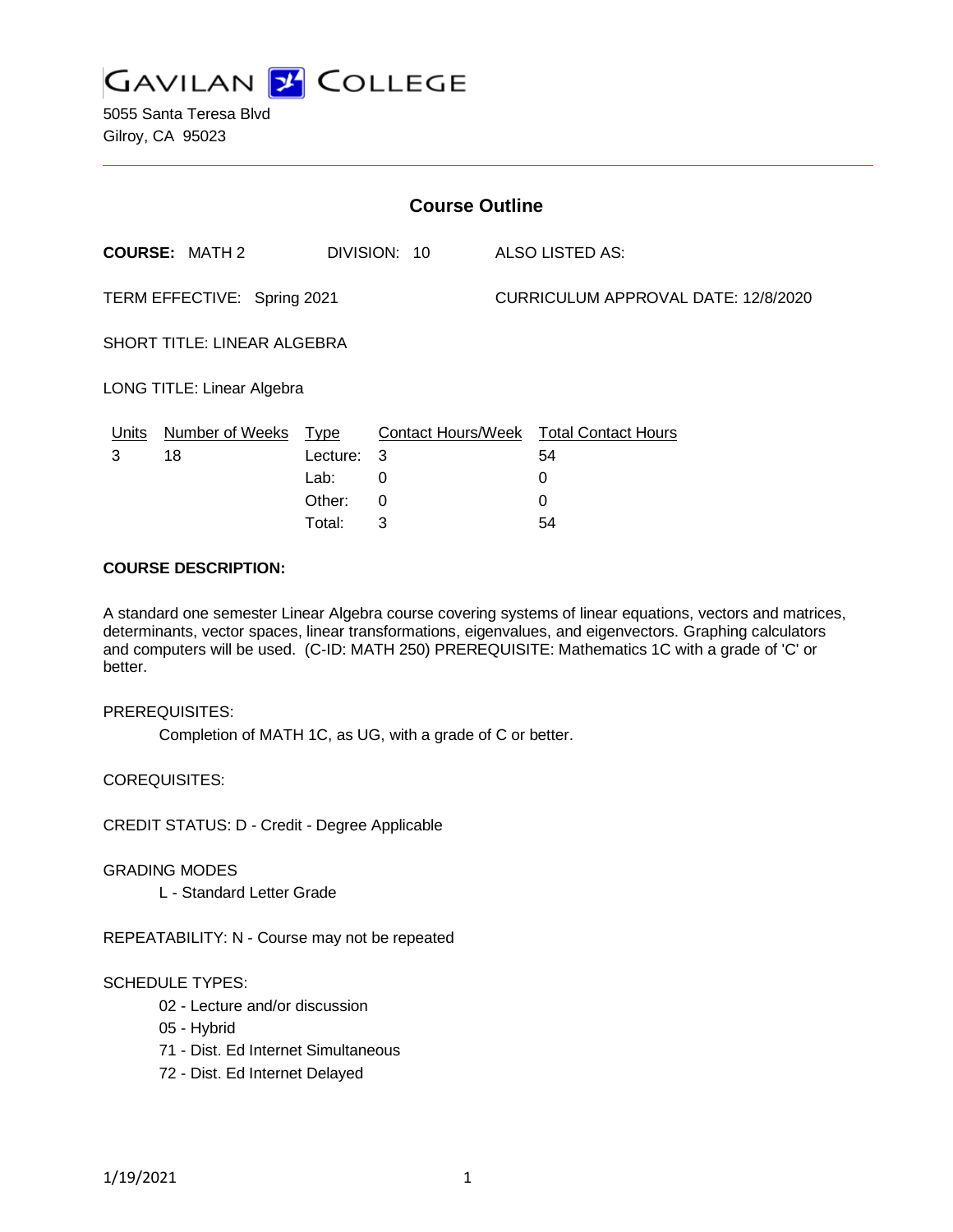## **STUDENT LEARNING OUTCOMES:**

By the end of this course, a student should:

1. Define a homogenous linear system of m equations with n unknowns and identify a sufficient condition for its nontrivial solution. Define and apply Gaussian elimination method for solving systems of linear equations.

2. Add and multiply matrices and analyze the properties of Matrix multiplication.

3. Compute the transpose, determinant, and inverse for a given matrix and prove basic theorems relating to deteminants and matrices. Evaluate the determinants of matrices and apply Cramer's rule to solve linear systems.

4. Define subspaces in R-2 and R-3 and inner products; determine the dimension of a subspace and analyze the function that maps two vectors from a vector space to a scalar and prove basic theorems about properties of subspaces.

5. Differentiate between linearly dependent and linearly independent sets of vectors and find a basis of the subspace; construct orthogonal and orthonormal bases using the Gram-Schmidt Process for a given basis.

6. Define eigenvalues and eigenvectors and perform at least one method to calculate eigenvalues, eigenvectors, and eigenspaces for both matrices and linear transformations. Construct the orthogonal diagonalization of a symmetric matrix.

7. Define linear transformation, transformations from R to R, matrix transformations, one-to-one, kernel, range, rank, nulity and isomotphism, and solve application problems using the properties of linear mappings: image and kernel.

# **CONTENT, STUDENT PERFORMANCE OBJECTIVES, OUT-OF-CLASS ASSIGNMENTS**

Curriculum Approval Date: 12/8/2020

### 16 Hours

Systems of linear equations: basic terminology and notation. Homogeneous Linear Systems; trivial and nontrivial solutions. Introduction to Matrices. Addition and multiplication of matrices. Determinants, including Cramer's Rule. Gaussian elimination algorithm. Inverse of matrix: definition, inveritibility, method of computing, properties. Special matrices: diagonal, triangular, and symmetric. Properties of the determinant function. LU -decomposition of a Matrix.

#### 14 Hours

Vector algebra for Rn. Linear combination of Vectors. Vector subspaces. Linear dependence, linear independence. Basis and Dimension. Elementary Operations. Row Space and Column Space. Null Space, rank and nullity. General Vector Spaces. The dot product, norm of a vector. Inner Products. IP Spaces. Gram - Schmidt Orthogonalization Process.

#### 7 Hours

Eigenvalues and Eigenvectors. Characteristic Polynomial. Calculating Eigenvlaues and Eigenvectors and the Cayley- Hamilton Theorem. Properties of Eigenvalues.

8 Hours

Diagonalization of matrices and symmetric matrices. Orthogonal Matrix. IP spaces. Angle in IP spaces. Linear transformations. Image and kernel.

Isomorphism. Inverse Linear Transformation.

6 Hours

Linear mappings and Matrices. Similarity theorems. Introduction to numerical methods of Linear Algebra. 3 Hours

Review/Final Exam (cumulative)

Comprehensive over the entire course with evaluation of each of the areas previously encountered.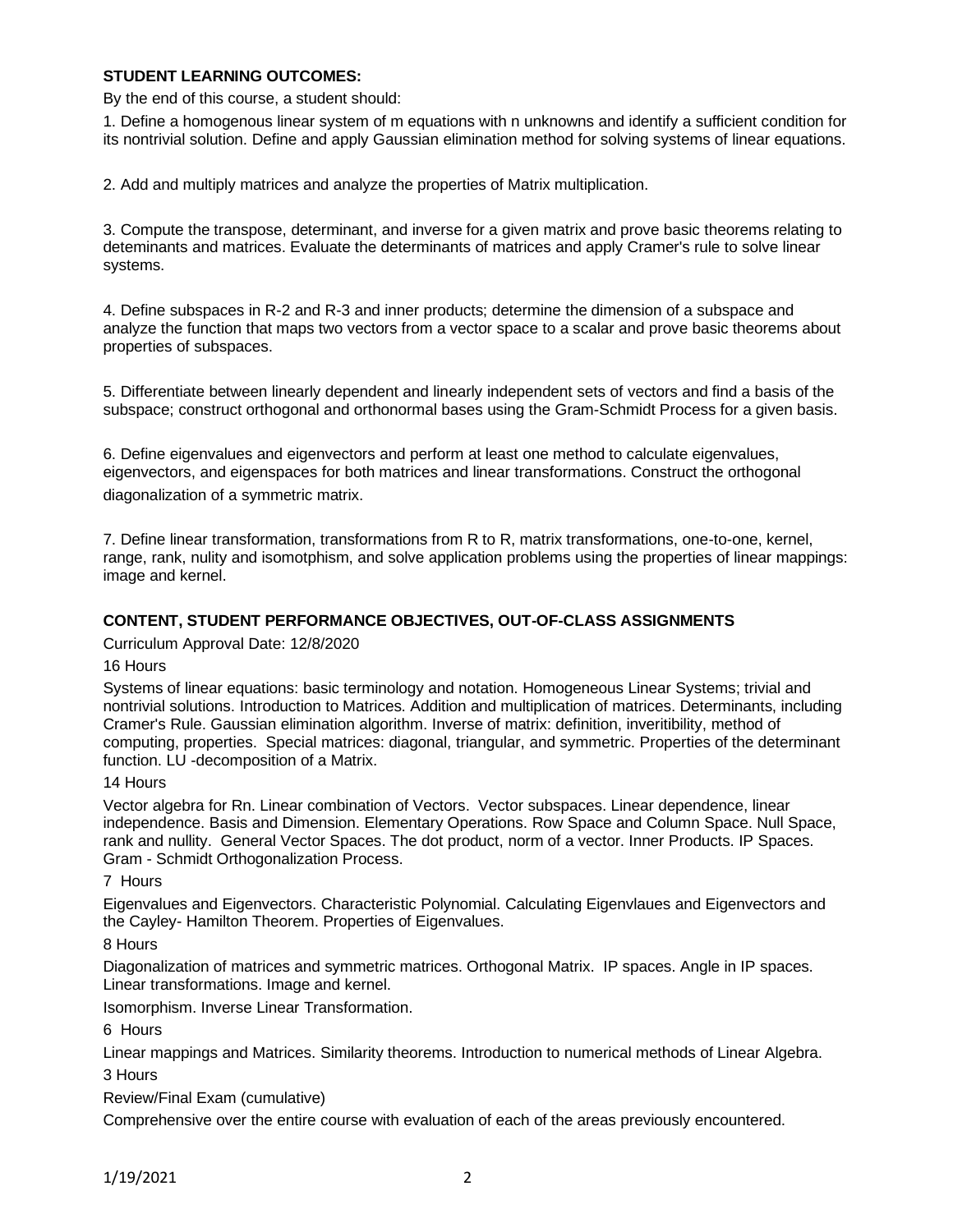# **METHODS OF INSTRUCTION:**

Instruction will follow a standard lecture/discussion format. Extensive homework will be assigned in order to assure mastery of the concepts covered in class. Students will also be required to utilize technology to enhance their understanding of the material. Students will be given opportunities to work together on problems given in class and group projects.

## **OUT OF CLASS ASSIGNMENTS:**

Required Outside Hours: 108

Assignment Description:

- 1. Analyze and study pertinent text material, solved examples and lecture notes.
- 2. Apply principles and skills covered in class by solving regularly-assigned homework problems.
- 3. Regularly synthesize course materials in preparation for exams.
- 4. Projects to apply concepts learned in class

### **METHODS OF EVALUATION:**

Problem-solving assignments Percent of total grade: 10.00 % Homework problems, quizzes. Writing assignments Percent of total grade: 10.00 % Out of class projects. Objective examinations Percent of total grade: 80.00 % In-class written exams.

## **REPRESENTATIVE TEXTBOOKS:**

Larson, Ron. Elementary Linear Algebra 8th Edition. USA: Brooks/ Cole; Cengage Learning,2016. ISBN: ISBN-13: 978-1305658004 ISBN-10: 1305658000 Reading Level of Text, Grade: 12 Verified by: Microsoft Word